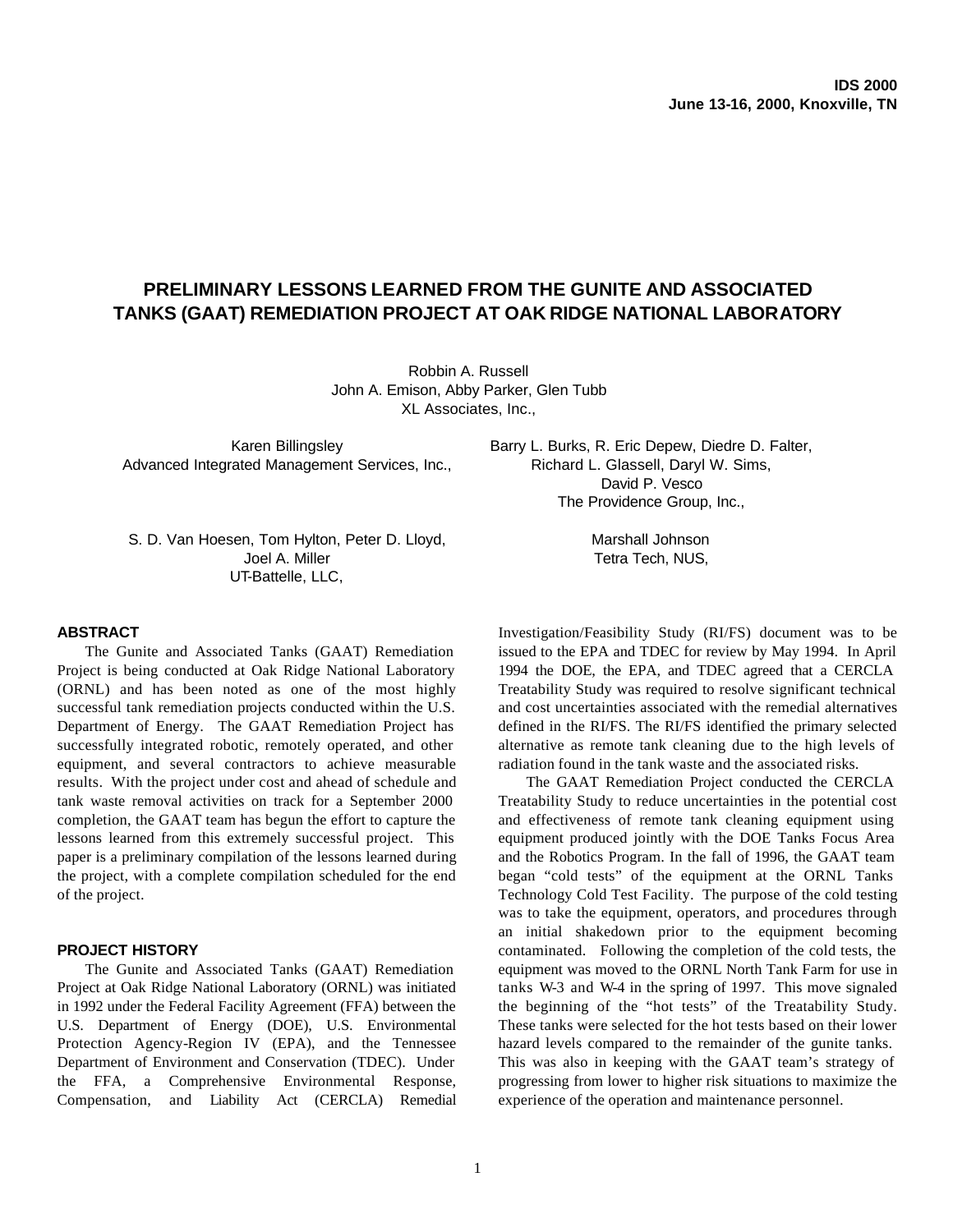Upon completion of the hot tests in early1998, the GAAT team moved the tank cleaning equipment to the South Tank Farm (STF) for waste removal operations in the higher risk tanks (W-5, W-6, W-7, W-8, W-9, and W-10). This move signaled the end of the Treatability Study and the beginning of the Interim Record of Decision that called for waste removal from the tanks located in the South Tank Farm.

### **CURRENT ACTIONS**

STF waste removal operations have successfully cleaned tanks W-5, -6, -7, -8, and -10 and transferred most of the material out of the STF. The Tennessee Department of Environment and Conservation (TDEC) and Environmental Protection Agency (EPA) regulators have approved completion of waste removal operations in these tanks and transfer of sludge removal systems to tank W-9.

#### **FACILITY DESCRIPTION**

The GAAT Project consists of eight (8) inactive liquid low level waste (LLLW) storage tanks and associated equipment (piping, valve boxes, pump pits, HEPA filters, etc.) located within or near the North and South Tank Farms in the main plant area of the Oak Ridge National Laboratory (ORNL). Figure 1 shows the location of the site relative to Central Avenue in what is known as "downtown" ORNL. Tanks W-3 and W-4 in the NTF have a capacity of 42,500 gallons, while the STF tanks (W-5 through W-10) have a capacity of 170,000 gallons each.



Prior to waste removal operations, the GAAT tanks generally contained supernate liquid, a layer of sludge at the bottom, various forms of solid debris and equipment, and contaminated Gunite in the walls and floors. Supernate volumes varied from unmeasurable in some tanks to levels approaching the operating capacity in others. Sludge residuals varied from 8 inches to several feet deep.

Data generated in support of the remedial investigation (RI) and during early phases of the treatability study (TS) identified various chemical and radionuclide contaminants. Based on laboratory analysis, many of the tanks contained material that exhibited characteristics of hazardous waste as defined and regulated under the Resource Conservation and Recovery Act (RCRA). Since the tanks also contained radioactive materials regulated under the Atomic Energy Act, the waste was classified as a mixed or mixed-transuranic waste.

The North and South Tank Farms are located near the center of the heavily developed industrial, laboratory, and office complex of ORNL. The project was, therefore, limited primarily to use of the tank farm areas on either side of Central Avenue, between Third Street to the East and Fourth Street to the West. Portions of these streets, plus a small lay-down area with lower background radiation levels located directly south of Building 3515, were utilized for certain project activities. An existing building located in the southeast corner of the STF was upgraded to serve as an on-site maintenance and operations facility. An existing prefabricated structure obtained from the Waste Evaporator Facility Decommissioning and Decontamination Project is located at the Northwest corner of the site and used as storage for both uncontaminated and potentially contaminated equipment, supplies, and tools.

ORNL plant utilities (electricity, water, etc.) were available at multiple locations near the project area. Other than utilities, the major interface with ORNL facilities was the active LLLW system. Valve Box 2, located along Central Avenue in the STF, had an existing liquid waste receiving station that was utilized for the transfer of liquid waste from the GAAT tanks. The W-6 Valve Box is located in the southwest corner of the STF and was used as a pipeline interface for both liquid and slurry waste.

### **DISCUSSION OF ACTIVITIES**

The equipment used to conduct the treatability study and the ultimate remediation consisted of a remotely controlled robotic arm known as the Modified Light Duty Utility Arm (MLDUA), a remotely controlled tracked vehicle known as Houdini<sup>TM</sup>, and a Waste Dislodging and Conveyance (WD&C) System that included a Confined Sluicing End-Effector (CSEE), Gunite Scarifying End-Effector (GSEE), and sampling system. Using a technique known as confined sluicing which uses high pressure, low volume water jets integrated with a jet pump, the MLDUA can position the CSEE for sludge removal while Houdini<sup>™</sup> plows sludge to the end-effector. The MLDUA can also use preprogrammed paths to clean the tank walls with the  $CSEE$ . Houdini<sup>TM</sup> can also grasp the CSEE and operate independently for sludge removal.

Operating in concert the equipment transferred the sludge as slurry out of the operating tank to tank W-9, which was used as a consolidation tank. In the consolidation tank PulsAir Mixers and a Flygt Mixer were used to mix the consolidated sludge to achieve a slurry that was then pumped using a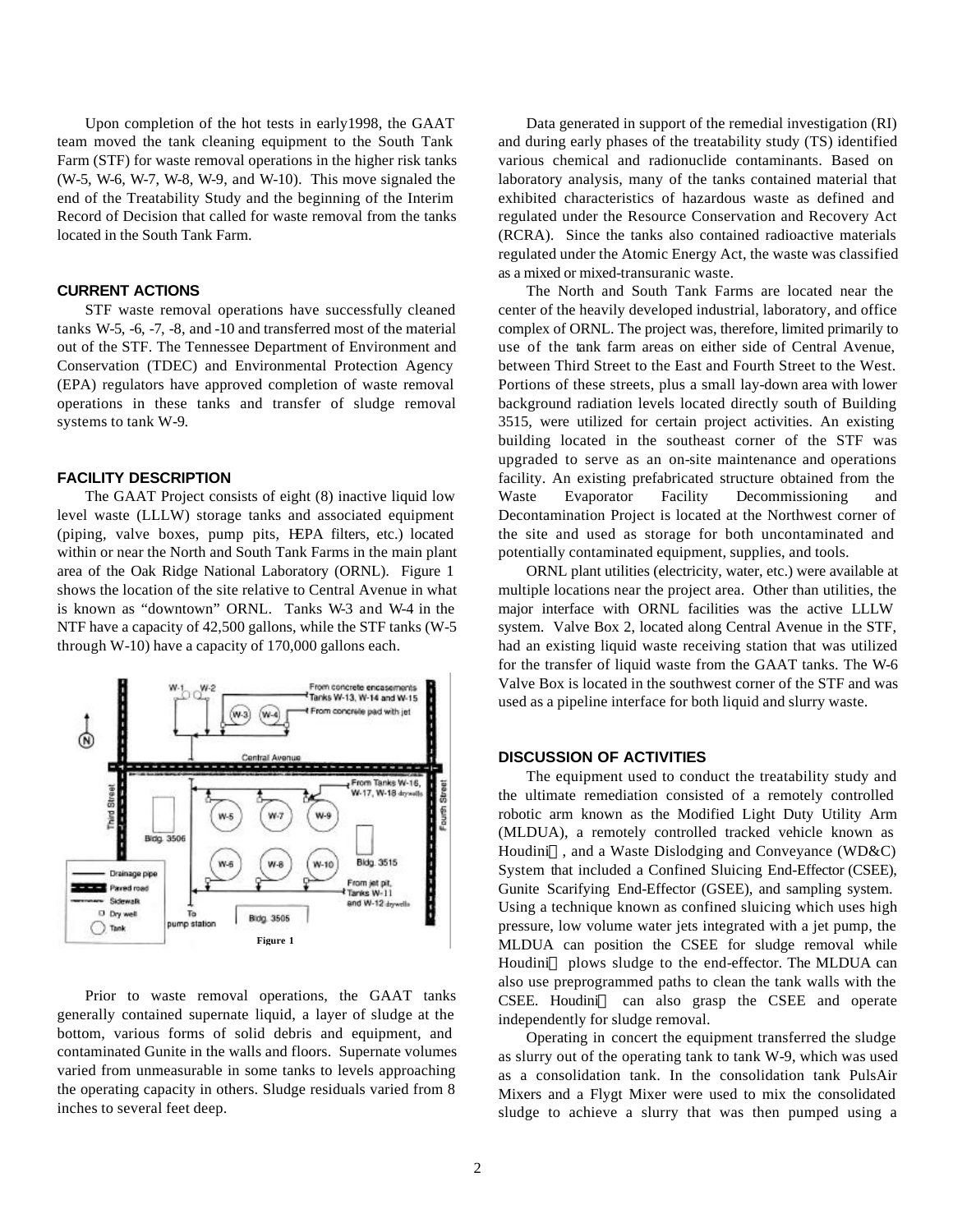DiscFlo pump through the Sludge Conditioning System (SCS) and Slurry Monitor Test Loop (SMTL) to the Melton Valley Storage Tanks (MVST). The SCS consisted of two filters in parallel, three automatic sample points, and space for the future inclusion of a grinder. The SMTL consisted of an automatic sampler, a Lasentec particle size analyzer, a Coriolis flow meter, and an online suspended solids analyzer.

# **DRAFT LESSONS LEARNED**

# **Incorporating As Low As Reasonably Achievable (ALARA) Contamination Practices**

#### **Proven Successes**

- 1. Cold testing prior to operations significantly reduced the radiation exposure. Cold testing was performed in a radiologically clean test facility. This enabled the operators to become familiar with the equipment and procedures, which enhanced their system knowledge and resulted in decreased exposure time during maintenance and operations when hot operations began. Cold testing also allowed operators and craft to develop specialized tools, techniques, and instructions that also decreased their exposure during hot operations.
- 2. Water was used to fill the tank and cover the sludge, or residual sludge where the tank had been cleaned, to provide shielding and reduce the radiation field.
- 3. The waste slurry transfer line was shielded at the location where operators worked using lead blankets to reduce the radiation field.
- 4. Work instructions and pre-job briefings were required before all work was performed to ensure that project and craft personnel had a clear understanding of the task and had the necessary tools prior to entering the radiological areas.
- 5. Access to radiological areas was limited to only the required personnel.
- 6. Maintenance procedures were developed and performed with the consideration that the equipment was being used to remove radioactive material and that exposure levels should be kept to a minimum. Using remotely operated equipment to reduce radiation exposure is of limited benefit if maintaining the equipment requires workers to receive high doses.
- 7. An effort was made to spread the radiation exposure evenly among the operations crew to prevent personnel from receiving higher than necessary exposures.
- 8. Some activities inside the tank (i.e., wall washing) caused excessive water mist. This mist would build up in the HEPA filter and clog the filter, which prevented adequate flow. This moisture problem was alleviated by drain lines installed in the bottom of the duct leading to the HEPA unit. The moisture would condense in the duct and drain

back into the tank, thus extending the life of the HEPA filter and reducing exposure.

- 9. If full dress-out with a respirator is required in containment structures during hot summer months, plan work early in the morning to prevent errors caused by fatigue and heat stress.
- 10. Get Health Physics personnel involved early in the design phase of equipment to voice concerns such as containment of equipment when removed from the tank; hoisting and rigging contaminated equipment; washing the equipment before removal; dismantling and sizing the equipment for disposal; packaging for reuse (i.e., stands, cribbing).
- 11. To reduce radiological waste, consider using personal protective equipment (PPE) that can be washed and reused when not working in areas of high contamination.
- 12. Do not use cloth or paper shoe covers when walking on wet surfaces in a contaminated area.
- 13. If working in an area where there is a good chance of encountering contaminated liquid, do not use cloth or Tyvek (paper) PPE.
- 14. Add absorbent material in the bottom of equipment containment structures when removing equipment from the tank for any period of time. Apply another layer of secondary containment around the bottom of each break. Closed containment systems will have moisture condense and pose a contamination problem when moved.
- 15. Have plenty of shielding blankets on hand for frisking booths, shielding pipe, etc.
- 16. If practical, consider laying sheet metal covered with heavy plastic on the platform around equipment. This will help the Radiological Health Physics technician identify contamination problems in the work area.

# **Future Opportunities**

1. Communicate upcoming system changes that may affect radiation fields to all operators in the field before they occur. The GAAT team maintained good group communications. However, in limited instances, changes were communicated as they happened, which did not allow time for operators to move prior to minor changes in exposure level.

# **Maintenance/Containment**

- 1. Tool bins, pass-through ports, bag-in/bag-out ports, decontamination spray wands, and other tools that were grasped were placed within easy reach of gloveport locations (about 16 inches axial displacement and 6 inches radial displacement).
- 2. A preventive maintenance schedule was developed for all systems. Preventive maintenance was scheduled to coincide with the moves between the tanks. This limited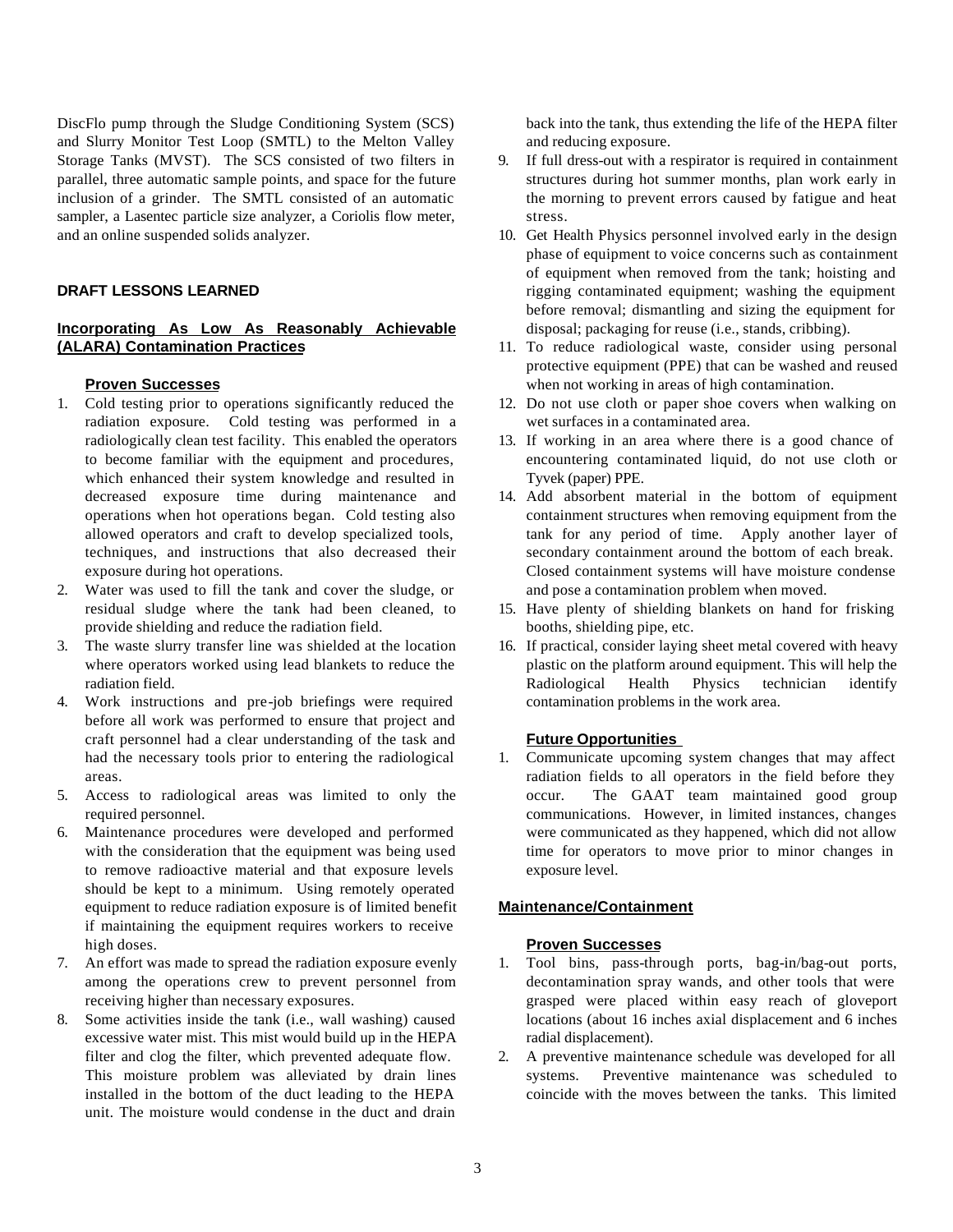the downtime during operations and identified any components that required replacement prior to failure.

- 3. Where possible, transparent panels were used to facilitate viewing equipment internals without breaking containment.
- 4. Gloveports were added to facilitate minor maintenance or repairs without breaking containment. These were typically special purpose gloveports separate from the gloveports used during routine operations and maintenance, and therefore some were in locations that were ergonomically less than optimal.
- 5. Tether reels have a tendency to foul if tethers get crossed over or unwanted slack develops. Provide a view and gloveport access for tether reels whenever possible to aid in maintenance.
- 6. Enclosures with lexan panels can build up high heat from solar loading. These panels were covered whenever possible, with a removable reflective cover, to reduce solar heating.
- 7. Clear plastic equipment boots were used to protect equipment and facilitate viewing of the equipment during waste removal operations.
- 8. When inserting or removing larger items, the team used a large bag-in/bag-out port to facilitate transfers. Operations should be planned so that the bag-in/bag-out of large items is an infrequent requirement. Avoid single-door approaches when transferring equipment in or out of containment, because of the difficulty in controlling contamination spread. Door openings should be reserved for infrequent operations, such as periodic major system maintenance.
- 9. Where maintenance and repairs were performed in containment structures, a means of stabilizing the equipment in place was provided. Workers had both hands free to manipulate tools rather than using one hand to hold a piece of equipment in place.
- 10. The use of tape, hose clamps, and tie wraps for securing hoses and cables was minimized. Use of hose clamps and tie wraps results in localized rub or wear points that cut hoses and cables.
- 11. Wherever watertight seals were needed, a hard rubber seal was used that retained flexibility and resisted absorbing liquid contaminants better than the foam textured sealing materials. This requires use of rigid panel frame designs.
- 12. Operating scenarios that require workers to lift more than 20 pounds while using gloveports were avoided. A hoist in the containment structure was used for heavier lifts.
- 13. Use of any materials with sharp edges/burrs that would potentially tear gloves, damage equipment, or become a sludge trap was avoided.
- 14. Gloves made of materials compatible with the tank contents and other known items that the gloves would come in contact with, especially oils, solvents, and lubricants, were used.
- 15. Hoses and cables were consolidated into bundles and secured within 6 to 12 inches of termination points and periodically elsewhere to prevent occurrence of unwanted slack that could catch on something and potentially damage a cable or hose.
- 16. A safety chain was provided so that workers were not required to place their hands under a suspended load.
- 17. A method of adjusting tank vacuum was used. At times, such as bag-in/bag-out operations, a strong vacuum pulled bags into the tank making the operator's task more difficult unless the vacuum was adjusted.
- 18. Tape for sealing gloves, bags, boots, etc. was kept warm during cold temperatures.

# **Future Opportunities**

- 1. Design tether reels and stow positions so that the major pieces of equipment inside containment can be positioned near standing gloveports for maintenance and routine operations, i.e., let the ergonomics of gloveport location drive equipment positioning for gloveport operations rather than having equipment stow position determine gloveport location. If necessary, some gloveports can be placed at heights that dictate use of a kneeling position, but avoid heights that dictate use of a crouching position.
- 2. Pass-through ports and bag-in/bag-out ports should be accompanied by a sliding table that can move transferred items from the edge of the port to within easy reach of gloveports.
- 3. Design equipment for subassembly replacement instead of repair in order to reduce time spent working in a radiological exposure field.
- 4. Design for reliability. Cheap parts and less than quality workmanship cost many times more in the long run than quality.

### **Modified Light Duty Utility Arm (MLDUA)**

- 1. The MLDUA was ideal for scarifying the tank walls since the scarifying paths could be preprogrammed. Wall scarifying generated a mist in the tanks, which reduced visibility to near-zero, so the ability to preprogram the MLDUA to maintain an even standoff distance from the walls increases safety during this operation
- 2. The Gripper End Effector (GEE), original handling equipment supplied with the Tank Riser Interface Confinement (TRIC), was replaced during the equipment cold tests with a system that reduced the amount of time containment was breached, thus addressing some operator safety concerns. A cart that travels on the TRIC floor was used in the removal/attachment of the GEE.
- 3. A small hydraulic pump, with a motor and controls, was installed to supply hydraulic pressure to the GEE gripper. Before this change, the MLDUA computers and main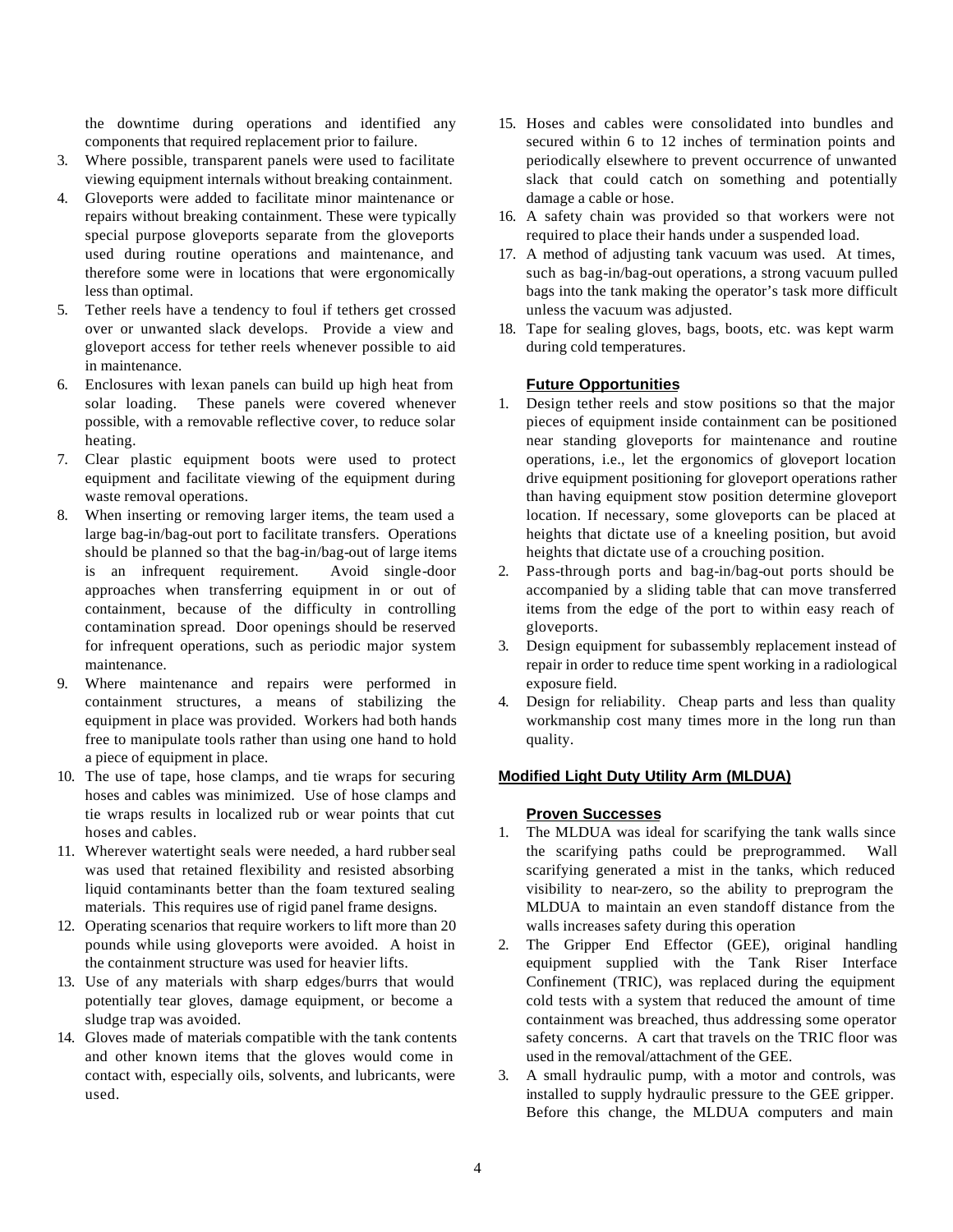hydraulic pump had to operate continuously to maintain a hold with the GEE gripper. After the change, the GEE could hold equipment (e.g., CSEE) overnight in its gripper, while the rest of the MLDUA system was shut down. This change saved many hours of unnecessary operations of the MLDUA system when grasping the CSEE and other tools.

# **Future Opportunities**

- 1. Limit the number of robotic/computer-controlled actions to those only requiring such precision/control to increase flexibility and reduce cost. MLDUA operations that should have been controlled manually include the Mobile Deployment System (MDS) X, Y, and Roll adjustment; Vertical Positioning Mast (VPM) Housing gate valve operations; raising and lowering the VPM Housing; and MDS outrigger operations.
- 2. Locate routine maintenance equipment within the VPM housing for ease of maintenance. Consider placing the VPM Housing angle and purge pressure sensors along with the lubrication oil drain and fill ports for the VPM Tube winches outside the contaminated VPM Housing. The umbilical tethers should have been mounted in cable carriers than could take the strain of tether motion and tension rather that placing the signal carrying cables under tension.
- 3. Make the GEE gripper controls position adjustable instead of just open or close operations.
- 4. Plan display screens carefully to provide needed control information in a single area. The MLDUA Human Machine Interface (HMI) information was spread across many HMI displays.
- 5. Provide a method to prevent the same warning from producing a continuing warning alert until the warning condition clears.
- 6. Install a winch inside the TRIC with a 150-pound capacity.
- 7. The GEE camera was contained inside the gripper; suggest increased accessibility.

# **HoudiniÔ Remotely Operated Vehicle**

# **Proven Successes**

- 1. The Houdini™ remotely operated vehicle and the MLDUA worked well together. Sluicing operations were most efficient when the plow on Houdini™ pushed sludge toward the MLDUA. The MLDUA worked best for bulk sludge retrieval and wall cleaning, while the Houdini™ was better at plowing the residual sludge  $(< 8$  in.) to the CSEE while it was held by the MLDUA.
- 2. Shell Tellus 32, a mineral-oil-based fluid, replaced a water/glycol fluid initially used for the hydraulic system. The water/glycol fluid was found to cause an inordinate number of failures in the valves located on the vehicle and in the TMADS. The electrically conductive water/glycol

fluid also caused electrical short circuits on the manipulator when a failed servo valve allowed the fluid to flood the arm's housing.

- 3. The Schilling Titan-II manipulator arm was replaced with a Titan-III arm with a housing that was sealed at the shoulder. The housing on the original Titan-II was open at the shoulder and allowed handfuls of sludge to collect inside the arm during mock retrieval and decontamination operations. These pockets of sludge could be removed only by disassembling the arm.
- 4. The electrical cables that were damaged on Houdini I during deployments and retractions were difficult to change. These cables had to be spliced and soldered inside the TMADS to be replaced. The new tether design on Houdini II had the connectors installed in the vehicle termination, which proved to be field-serviceable and did not require re-soldering in the field.
- 5. Caution was used when driving the Houdini<sup>™</sup> or manipulating the Schilling manipulator arm. Administrative controls in the form of slower travel speeds were employed to prevent collisions between the Houdini™/CSEE/other tools and objects within the tank, including the tank wall.
- 6. Vehicle vibrations produced by the lugs on the tracks produced more vibrations than anticipated. Locking bolts and other fasteners failed the conventional locking methods. Nord-loc lock washers proved to be successful at eliminating the loosening effects of the vibrations.
- 7. Changing the center of gravity of the vehicle to hang straight during deployments and retractions reduced riser interference and self-inflicted damage to the vehicle.
- 8. The new tether design with the connectors installed in the vehicle termination end proved to be field-serviceable by eliminating the need for field-soldering repaired electrical connections.
- 9. The current design of the Houdini™ Tether Management and Deployment System (TMADS) although improved over Houdini™ I design, still offers limitations and inherent problems with the system ergonomics. The maintenance doors on the TMADS had full-length hinges that did not seal very well. New doors with positive compressive seals were used, and all full-length hinges were removed. The maintenance door side was reduced in size and hinged along the bottom edge to create a ramp to facilitate vehicle removal.
- 10. Design the vehicle to limit connector and hose stress during folding for deployment and retraction of the vehicle. Many of the connectors were subject to damage or loosening when the vehicle was folded. The most common failure point was at the elbow fittings to the track drive manifolds. It was also during these operations that the hoses sometimes pinched. Project fixes on the original system were limited to controlling hose routing with wire ties, daily inspections of all hoses, and weekly tightening of all connectors.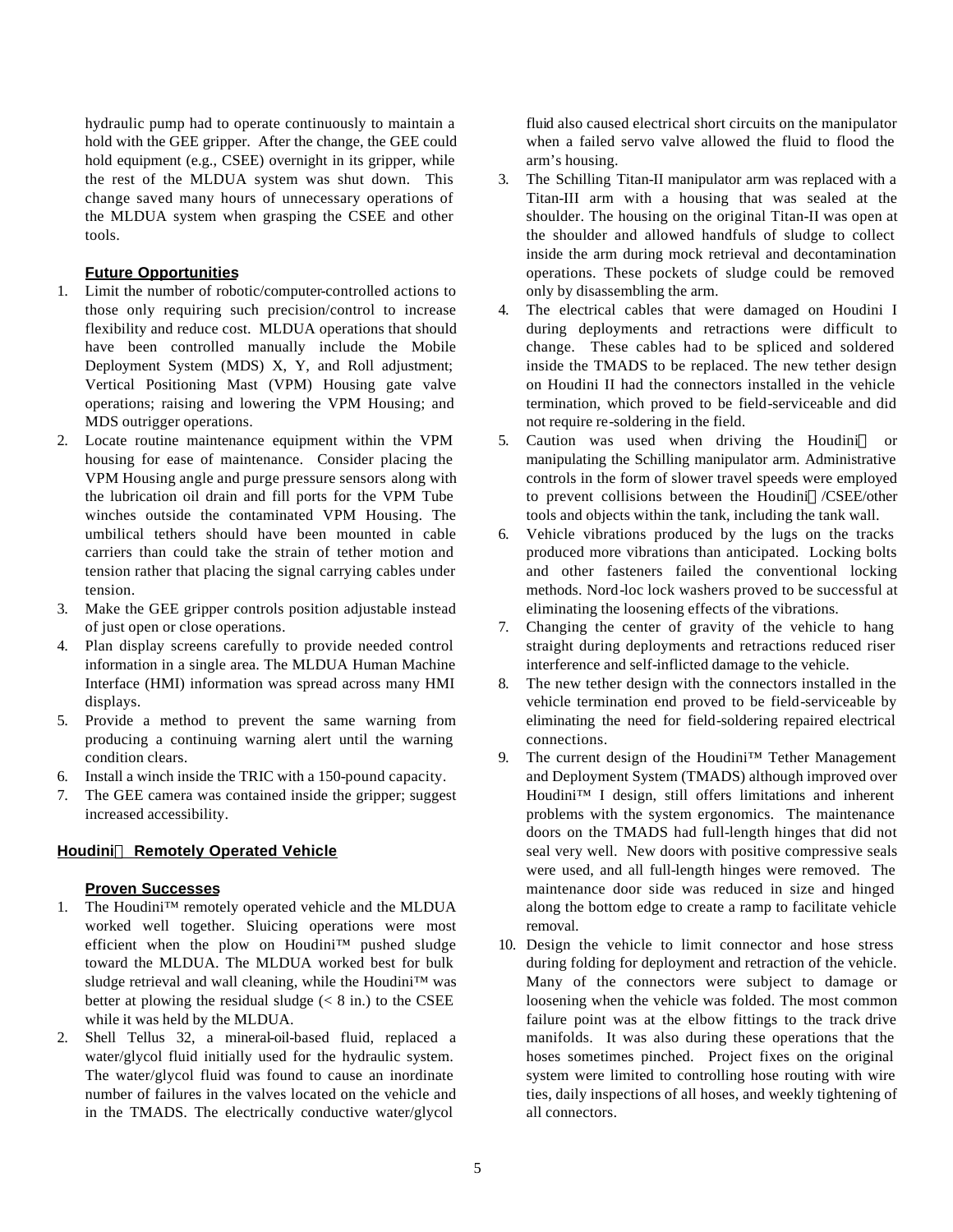11. Redesign camera attachment. Mounting screws on the body camera loosened frequently even when a threadlocking compound was applied.

# **Future Opportunities**

- 1. Although the maintenance tent was an extremely helpful tool for the Houdini<sup>™</sup> maintenance, it was also cost and schedule prohibitive at times. The maintenance tent and major systems could be designed for quicker connection and disconnection.
- 2. Maintaining tolerable working conditions in the maintenance tent during the summer months proved to be challenging. Heat loading from the sun during the summer made the containment area of the tent very uncomfortable and introduced heat stress limitations that affected the duration of the work activities.

# **Waste Transfer System**

### **Proven Successes**

- 1. The nozzles of the CSEE were kept submerged whenever possible while using the cutting jets to minimize creating aerosol and splattering of waste.
- 2. Minimal water flow was maintained through the cutting jets any time the end-effector nozzles were submerged to prevent clogging of the nozzles.
- 3. Three PulsAir mixers were installed in the consolidation tank (W-9) to suspend the waste to be transferred out of the tank farm. Observations indicated the PulsAir should be operated continuously to improve results. The best results were achieved when the system was operated during waste consolidation and transfers completed near the end of consolidation (i.e., maintain waste in suspension versus resuspending settled solids).
- 4. Two Flygt mixers were added to tank W5 as an alternative to the full remote robotic system. The mixers were successful in cleaning this tank, saving two to four relocations of the MLDUA, Houdini™, and associated equipment. A single Flygt mixer was used as an additional mixing aid in the consolidation tank with some measurable success.
- 5. The Sludge Conditioning System was designed to include a grinder that was never installed. This connection was later identified as the best possible location for an additional transfer system pump. Reuse of the existing connection enhanced installation of the pump.
- 6. Hardened alloy blades were initially installed on the Flygt Mixers based on expected operating conditions. During operation, two blades broke: one during installation and the other by in-tank debris. The blades were replaced with stainless steel props with no further problems.
- 7. The DiscFlo pump motor controller, when placed in a weatherproof enclosure, was subject to its own heat generation and solar heating on the enclosure. A separate

air conditioning unit was installed to reduce the heat load on the motor controller.

### **Future Opportunities**

- 1. Locate equipment control panels away from present and anticipated future radiation fields and equipment interference. The PulsAir and Flygt mixer panels on the consolidation tank became more difficult to use after structures for robotic equipment were relocated over them.
- 2. Include carrier fluid density measurements to improve information from the Slurry Monitor Test Loop. The suspended solids concentration in the slurries was reasonably estimated from the slurry density measurement obtained with the in-line Coriolis meter; however, the suspended solids concentration measurement could be improved by also simultaneously monitoring the density of the carrier fluid.
- 3. Facilities with floor grating should include an access to the sump to aid in removal of items that fall into the sump.
- 4. The classifiers/filters located in the Sludge Conditioning System were installed to ensure that the slurry particle size was less than 100μm. The frequency at which the filters needed back flushing indicated blinding of the filter by particles less than 100μm, which reduced the efficiency of the transfers. The classifiers eventually had to be bypassed and the particle size determined by sampling.
- 5. The air volume allowed for operation of the PulsAir mixers was limited to prevent requiring the tank off-gas system being designated a safety-related system. Trade-off between greater flexibility in mixing and expensive off-gas system upgrades is an area for further study.

### **Remote Cameras**

- 1. One 250-watt light bulb was attached to each camera to provide better lighting (although a mirrored reflector shield would have been better than polished aluminum). The factory standard two 35-watt lights initially used were not sufficient lighting for the tanks.
- 2. A heat shield was inserted between the light and the camera because the 250-watt bulb provided more light but it also caused a heat problem. Initially, the heat shield was aluminum with fiberglass taped around it, but due to continued camera problems, this was replaced with a high temperature plastic shield.
- 3. The camera systems came with a pole that was in 6-foot sections. This allowed for a fixed position of the camera with an adjustable depth in the tank. A separate camera cable was factory-installed inside the camera pole for convenience and contamination control. A waterproof box with a connector was attached at the top of the camera pole so the main camera cable could be connected without going inside the tank. This worked well but a plastic bag covering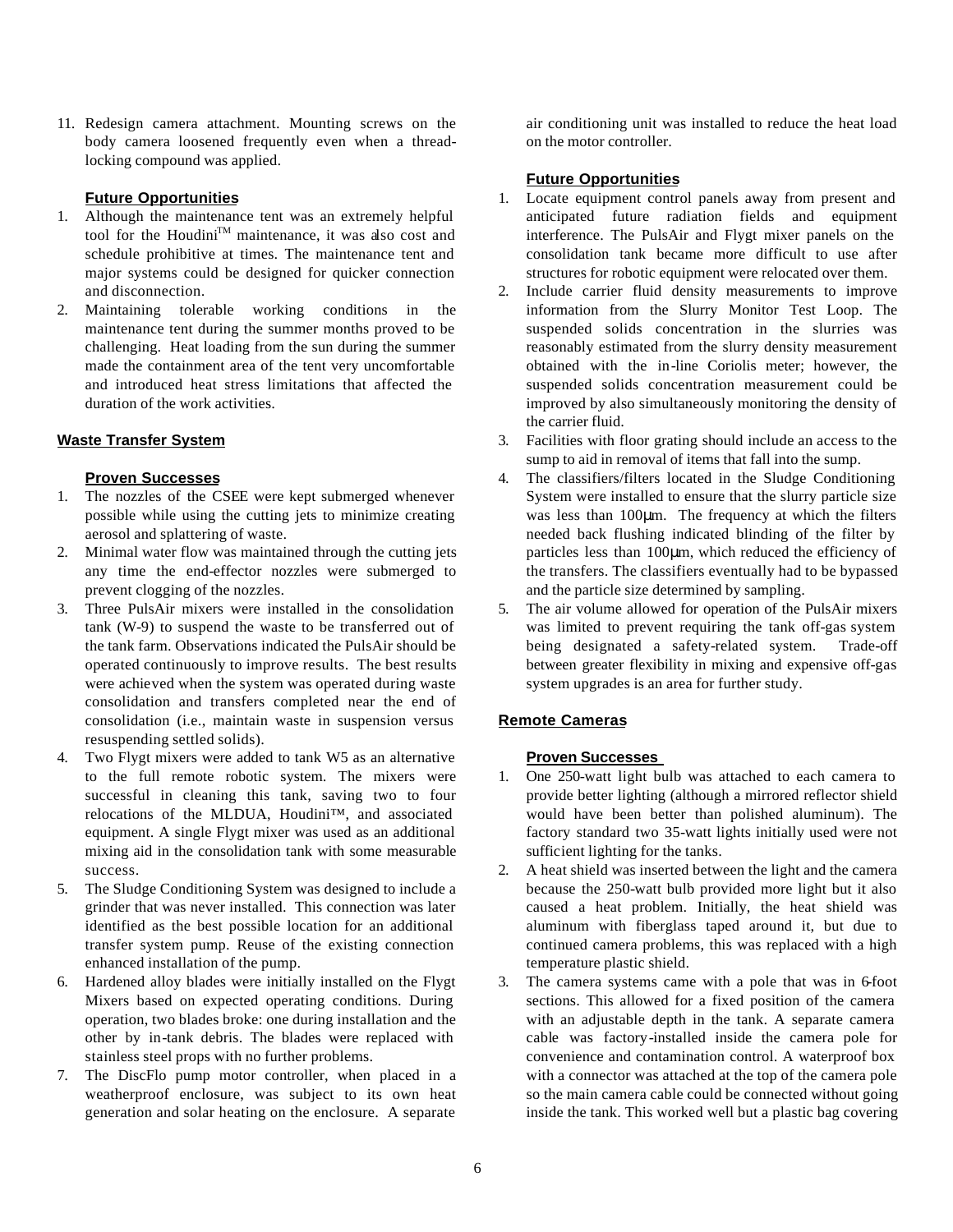the top of the pole and riser was still necessary to keep water out of the box and vinyl boot inside the tank.

- 4. A 2" to 3" rubber PVC pipe coupler was hose-clamped to the pole above the camera head. The coupler was used as a securing point for a vinyl boot. The vinyl boot was taped at the coupler and at the top edge of the aluminum adapter to keep contamination from getting on the pole. When a camera was removed from the tank, the boot was peeled inside out and the excess cut off. A new boot and coupler were taped on before the camera was placed back into the tank. This worked well.
- 5. A glovebox with all necessary tools was provided for camera repairs along with a designated maintenance area. These proved essential for efficient operation.
- 6. During operations that generate a fog/mist, visibility is limited but can be improved by using indirect lighting.

### **Future Opportunities**

- 1. Provide at least two camera views and lights for any in-tank task.
- 2. Cool cameras with internal purges, internal fans, heat shields, or other means to dissipate heat from high wattage lights. When cameras are not in use, turn off or reduce the lighting.
- 3. Use paint colors for equipment that provide high visibility and good contrast between the equipment and tank environment.
- 4. Provide lights and cameras inside containment structures to monitor critical operations or equipment components. For example, a camera in the containment structure could provide visual feedback if a leak was to occur in the waste transfer line.
- 5. Use cameras for monitoring the inside tank operations that are easy to replace and inexpensive. The performance of cameras used inside the GAAT tanks for operations suffered cumulative damage from overheating and radiation exposure resulting in frequent replacements.

### **Leak Detection**

### **Proven Successes**

- 1. Internal tank liquid level data and external dry well groundwater conductivity data were successfully used to evaluate the integrity of the tanks.
- 2. The internal and external methods determined that the tanks were not leaking and were able to identify potential liquid releases at a threshold of 0.5 gallons/hr.
- 3. Use of the external dry well monitoring proved to be a robust and cost-effective technique that allowed the use of the tanks for temporary transfer and storage operations and helped shorten the schedule and reduce overall project costs.

#### **Overall Lessons Learned**

- 1. The GAAT team approach of moving from low risk to high risk activities (i.e., cold testing to hot testing to hot operations) had many significant benefits:
	- Modifications/repairs to equipment identified during development, and performed during cold testing, resulted in lower employee exposure and project cost.
	- The move from lower to higher risk activities provided a firm basis of experience for successively more rigorous operational readiness evaluations.
	- The move from lower to higher risk activities lowered the overall risk to employees and the environment with a " learn as you progress approach" by allowing procedures, equipment, and the project experience to mature before higher risk activities were undertaken.
- 2. Significant efforts were required early in the project and through out to ensure that all stakeholders (DOE, regulators, public, and ORNL employees) were in agreement with project plans. Early involvement and successful interaction through public meetings, documentary videos, and presentations, etc. created a sense of "ownership" and understanding for everyone involved with the project. This paid huge dividends during the higher cost operations portion of the project by avoiding changes in direction/scope and impacts from co-located employee environmental safety and health concerns.
- 3. Developing detailed cost and schedule baselines early in the project was challenging (cost, accuracy of information, etc.) but crucial to tracking project progress.
- 4. This complex, lengthy project was approached as a "marathon" race not a "sprint." It is easy for project personnel to become physically/mentally rundown under long-term high stress situations, potentially compromising safety. In addition, high stress situations result in significant employee turnover that could be costly when highly skilled employees are involved.
- 5. Early project successes were consciously identified, pursued, and publicized to provide a basis for funding continuation and employee morale.
- 6. Early interaction with the Tanks Focus Area, Robotics Program, and others was key to obtaining resources and research and development support for the waste removal technologies that were integrated into a successful waste retrieval system.
- 7. Initial and ongoing tank and waste characterization (video inspections, wall cores, waste samples, etc.) were key activities that helped in the successful planning of the project, as well as in analyzing the project's effectiveness and efficiency.
- 8. The "Plan of the Day" sent to all members of the team via email, kept everyone informed of the daily objectives and near-term goals of the project.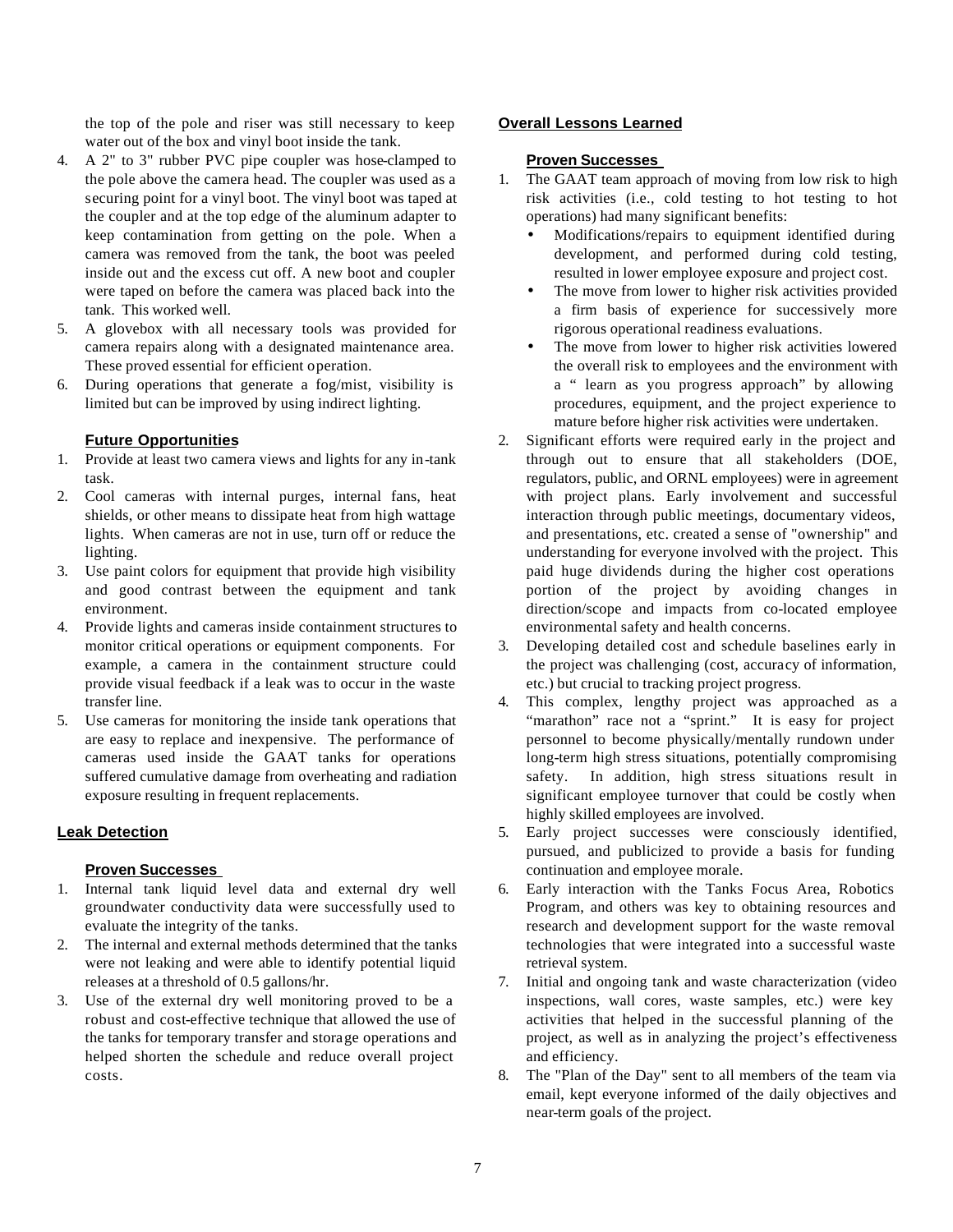- 9. Events that required alarms and events that only required warnings were differentiated; thus, the number of alarms that required procedural response was minimized.
- 10. A break room and meeting room were provided on site where activities that otherwise would interfere with operations were staged.
- 11. Systems that handled water were designed with freeze protection in mind.
- 12. Plenty of 120 VAC Ground Fault Current Interrupter receptacles were provided in the vicinity of the on-tank equipment and also near the balance of plant equipment locations.
- 13. Whenever possible, duplicate equipment was used rather than unique models. For example, the CSEE cutting jets and jet pump could be operated with identical high-pressure pumps. This provides flexibility in operations if one pump failed and also reduced the spare parts inventory.
- 14. Cold test facilities were used to conservatively mock up the tank conditions as closely as possible, especially all physical interfaces and constraints.
- 15. Field deployment and field maintenance qualification testing was performed under the same conditions that were encountered in the field. Examples include workers wearing full personnel protective equipment (PPE), representative lighting and viewing, similar communications equipment, identical platform access conditions, and identical procedures.
- 16. Critical spare parts and consumable items were identified in detail. These items were procured prior to operations and stored in a location convenient to the operations staff.
- 17. Inspectors for National Electrical Code, ASME, DOE Radiation Control, and other applicable codes were involved early to identify necessary modifications for code compliance.
- 18. As-built drawings for all major systems, including off-theshelf items, were walked down so that accurate drawings were available if field modifications or repairs became necessary. Lightweight mock equipment was used to perform fit tests.
- 19. Commonly used tools were secured in tool bins and/or on lanyards. More than three or four lanyards together were not used because of tangling/clutter. Retractable or stowable lanyards were preferred. Lanyards had rotational freedom for tools such as screwdrivers and hex-head wrenches. Special use tools were kept on hand where they could be inserted when needed.
- 20. A double-door pass-through port was added for introducing clean supplies, clean tools or clean bags of tools, into containment structures. Gross contamination of the pass-through port was avoided by minimizing the transfer of contaminated items back out through the passthrough port and by precluding the use of the port for temporary storage.
- 21. Gloves were washed frequently with detergent and water. Aside from the radiological benefits, this removed stickiness from hydraulic fluid and tape adhesive.
- 22. Removal, or consolidation out of the working area, of intank debris, as soon as possible, avoided potential tangles or blockages of retrieval equipment. Cables and wires that could wrap around the CSEE rotating head or become entangled in the Houdini™ tracks were especially watched. Deal with debris early to prevent the need to recover multiple times because of interference with a single piece of debris.
- 23. Access to the control room by nonessential personnel was minimized. Tours are unavoidable in any high visibility project, but unscheduled drop-ins were controlled.
- 24. Allowance was made within the operating plan for the development and deployment of new tools. For example, when a piece of debris or waste was discovered that was of interest for lab analysis, a customized tool for grasping it was created.
- 25. Maintenance activities were performed using graded work instructions that allowed personnel the freedom to respond to unknowns and use their craft skills flexibly while completing the maintenance task.
- 26. Instruments that were critical were identified and calibrated regularly. Routine calibration was not required for instruments that were used only for non-critical relative measurements.
- 27. Monitoring requirements were identified and delineation made between those required to meet regulatory or safety requirements and those used for process knowledge. When instrumentation failed, a determination could more quickly be made whether operations could continue or must be suspended for repairs.
- 28. One point of contact was designated to interface with craft and coordinate craft activities on site to avoid confusion over priorities and assignments.
- 29. At ORNL, craft resources were frequently in high demand, and craftsmen with all required training to work on equipment at the tank farm were in short supply. Therefore, a detailed plan was prepared for system installation or any other activity that is craft-intensive. This plan was communicated to the craft supervisors early to obtain commitments for key resources required. While developing this plan, a balance in the demand for specific crafts over the duration of the job was a key goal. A smaller crew of semi-dedicated craftsmen provided more ownership, and they functioned as part of the project team.
- 30. Control documents at the project level. Although the paper system used may seem more cumbersome, the ability to control the whole process allowed for much faster turnaround time. Control within the project, along with a very limited controlled distribution list, ensured a quick turnaround time that allowed the project to maintain deadlines.